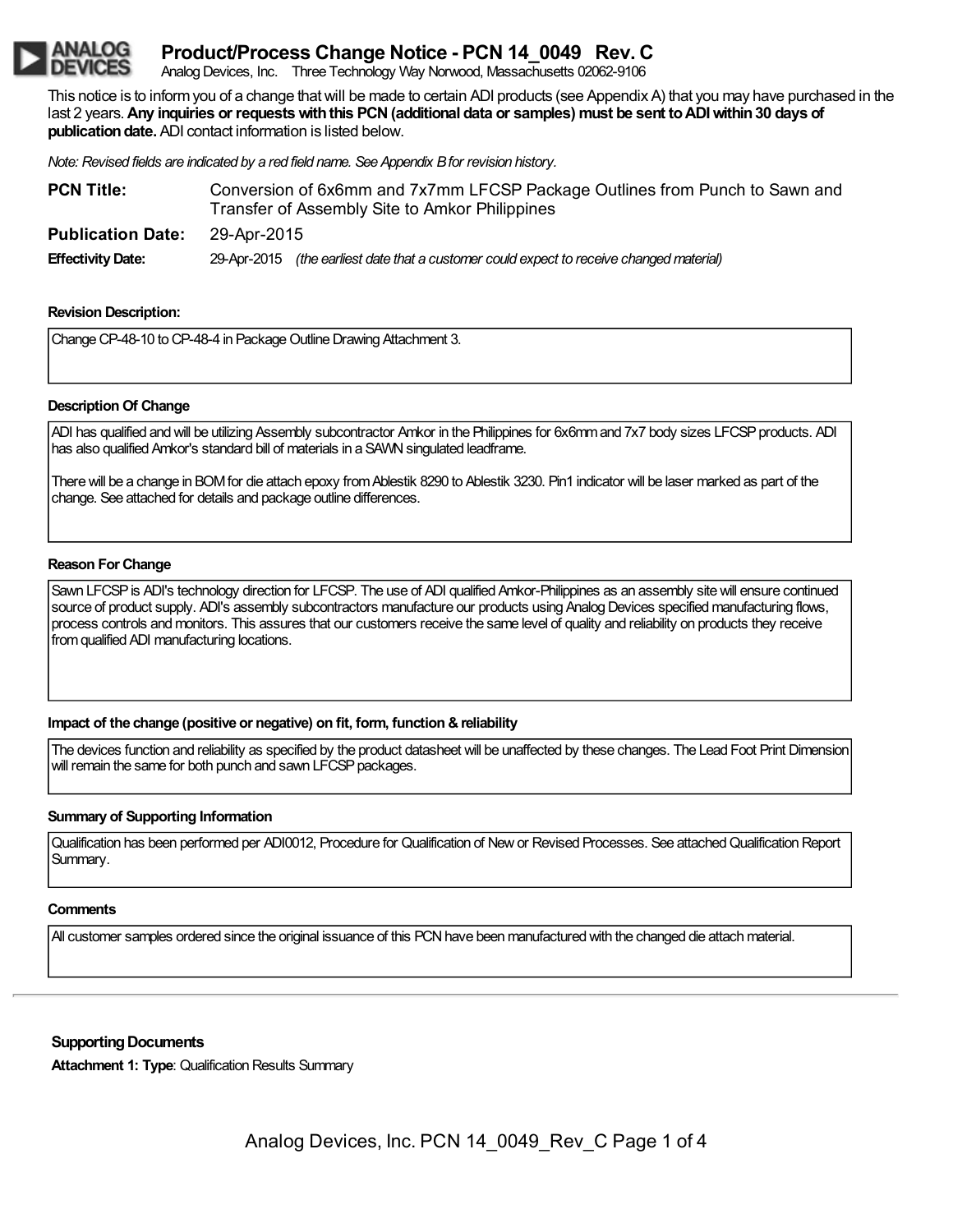## **Attachment 2: Type: Detailed Change Description**

ADI\_PCN\_14\_0049\_Rev\_C\_Materials and Package Configuration.pdf

## **Attachment 3: Type: Package Outline Drawing**

ADI\_PCN\_14\_0049\_Rev\_C\_Package Outline Drawing.pdf

| For questions on this PCN, please send an email to the regional contacts below or contact your local ADI sales representatives. |                         |  |                                      |                         |                                            |
|---------------------------------------------------------------------------------------------------------------------------------|-------------------------|--|--------------------------------------|-------------------------|--------------------------------------------|
| Americas:                                                                                                                       | PCN Americas@analog.com |  | <b>Europe:</b> PCN Europe@analog.com | Japan:<br>Rest of Asia: | PCN Japan@analog.com<br>PCN ROA@analog.com |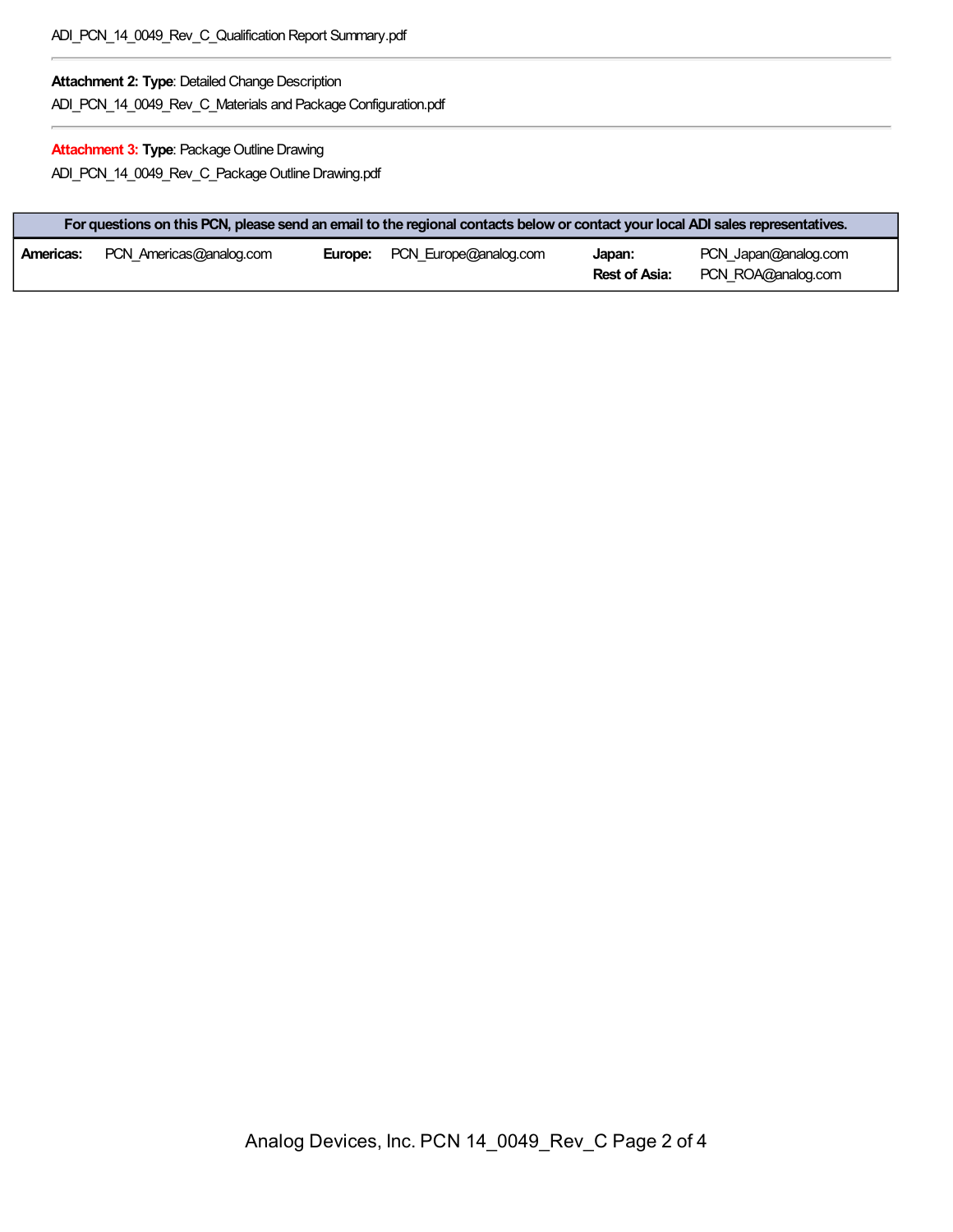| <b>Appendix A - Affected ADI Models</b>                     |                               |                               |                               |                               |
|-------------------------------------------------------------|-------------------------------|-------------------------------|-------------------------------|-------------------------------|
| <b>Existing Parts - Product Family / Model Number (102)</b> |                               |                               |                               |                               |
| AD5346 / AD5346BCPZ                                         | AD5347 / AD5347BCPZ           | AD5348 / AD5348BCPZ           | AD5405 / AD5405YCPZ           | AD5405 / AD5405YCPZ-REEL      |
| AD5405 / AD5405YCPZ-REEL7                                   | AD7650 / AD7650ACPRL          | AD7650 / AD7650ACPZ           | AD7650 / AD7650ACPZRL         | AD7651 / AD7651ACPRL          |
| AD7652 / AD7652ACPRL                                        | AD7653 / AD7653ACPRL          | AD7654 / AD7654ACPZ           | AD7654 / AD7654ACPZRL         | AD7655 / AD7655ACPZ           |
| AD7655 / AD7655ACPZRL                                       | AD7660 / AD7660ACPZRL         | AD7664 / AD7664ACPZRL         | AD7674 / AD7674ACPRL          | AD7674 / AD7674ACPZ           |
| AD7674 / AD7674ACPZRL                                       | AD8123 / AD80223              | AD8123 / AD8123ACPZ           | AD8123 / AD8123ACPZ-R7        | AD8123 / AD8123ACPZ-RL        |
| AD8124 / AD8124ACPZ                                         | AD8124 / AD8124ACPZ-R7        | AD8124 / AD8124ACPZ-RL        | AD8264 / AD8264ACPZ           | AD8264 / AD8264ACPZ-R7        |
| AD8264 / AD8264ACPZ-RL                                      | AD8382 / AD45024              | AD8382 / AD8382ACPZ           | AD9940 / AD9940BCPZ           | AD9940 / AD9940BCPZRL         |
| ADCLK950 / ADCLK950BCPZ                                     | ADCLK950 / ADCLK950BCPZ-REEL7 | ADCLK954 / ADCLK954BCPZ       | ADCLK954 / ADCLK954BCPZ-REEL7 | ADE8165 / ADE8165ACPZ-01      |
| ADE8165 / ADE8165ACPZRL-01                                  | ADF7020 / AD57/002Z-0RL       | ADF7020-1 / ADF7020-1BCPZ     | ADF7020-1 / ADF7020-1BCPZ-RL  | ADF7020-1 / ADF7020-1BCPZ-RL7 |
| ADF7021-N / ADF7021-NBCPZ                                   | ADF7021-N / ADF7021-NBCPZ-RL  | ADF7021-N / ADF7021-NBCPZ-RL7 | ADF9010 / ADF9010BCPZ         | ADF9010 / ADF9010BCPZ-RL7     |
| ADG3247 / ADG3247BCPZ                                       | ADG3247 / ADG3247BCPZ-REEL    | ADG725 / ADG725BCPZ           | ADG731 / ADG731BCPZ           | ADG731 / ADG731BCPZ-REEL      |
| ADG731 / ADG731BCPZ-REEL7                                   | ADL5354 / ADL5354ACPZ-R7      | ADL5356 / ADL5356ACPZ-R7      | ADL5358 / ADL5358ACPZ-R7      | ADL5590 / ADL5590ACPZ-R7      |
| ADL5591 / ADL5591ACPZ-R7                                    | ADM1062 / ADM1062ACPZ         | ADM1062 / ADM1062ACPZ-REEL7   | ADM1063 / ADM1063ACPZ         | ADM1063 / ADM1063ACPZ-REEL7   |
| ADM1064 / ADM1064ACPZ                                       | ADM1065 / ADM1065ACPZ         | ADM1066 / ADM1066ACPZ         | ADM1066 / ADM1066ACPZ-REEL    | ADM1066 / ADM1066ACPZ-REEL7   |
| ADM1067 / ADM1067ACPZ                                       | ADM1069 / ADM1069ACPZ         | ADM1069 / ADM1069ACPZ-REEL    | ADM1069 / ADM1069ACPZ-REEL7   | ADN2807 / ADN2807ACPZ         |
| ADN2807 / ADN2807ACPZ-RL                                    | ADN2811 / ADN2811ACPZ-CML     | ADN2811 / ADN2811ACPZ-CML-RL  | ADN2819 / ADN2819ACPZ-CML     | ADN2819 / ADN2819ACPZ-CML-RL  |
| ADN2841 / ADN2841ACPZ-48                                    | ADN2841 / ADN2841ACPZ-48-RL   | ADN2847 / ADN2847ACPZ-48      | ADUC7019 / ADUC7019BCPZ62I    | ADUC7019/ADUC7019BCPZ62I-RL   |
| ADUC7019/ADUC7019BCPZ62IRL7                                 | ADUC7019 / ADUC70TEL          | ADUC7019 / ADUC70TEL-RL7      | ADUC7021 / ADUC7021BCPZ32     | ADUC7021 / ADUC7021BCPZ32-RL7 |
| ADUC7021 / ADUC7021BCPZ62                                   | ADUC7021 / ADUC7021BCPZ62-RL  | ADUC7021 / ADUC7021BCPZ62-RL7 | ADUC7021 / ADUC7021BCPZ62I    | ADUC7021 / ADUC7021BCPZ62I-RL |
| ADUC7021 / ADUC70SMARTLINKRL7                               | ADUC7022 / ADUC7022BCPZ32     | ADUC7022 / ADUC7022BCPZ32-RL  | ADUC7022 / ADUC7022BCPZ62     | ADUC7022 / ADUC7022BCPZ62-RL7 |
| ADV7125/ADV7125WBCPZ170                                     | ADV7125 / ADV7125WBCPZ170-RL  |                               |                               |                               |

| Removed Parts On All Revisions - Product Family / Model Number (37) |                             |                              |                            |                             |
|---------------------------------------------------------------------|-----------------------------|------------------------------|----------------------------|-----------------------------|
| AD7651 / AD7651ACPZ                                                 | AD7651 / AD7651ACPZRL       | AD7652 / AD7652ACPZ          | AD7652 / AD7652ACPZRL      | AD7653/AD7653ACPZ           |
| I AD7653/AD7653ACPZRL                                               | AD9571 / AD9571ACPZLVD      | AD9571 / AD9571ACPZLVD-R7    | AD9571 / AD9571ACPZLVD-RL  | AD9571 / AD9571ACPZPEC      |
| AD9571/AD9571ACPZPEC-R7                                             | AD9571 / AD9571ACPZPEC-RL   | AD9572 / AD9572ACPZLVD       | AD9572 / AD9572ACPZLVD-R7  | AD9572 / AD9572ACPZLVD-RL   |
| AD9572 / AD9572ACPZPEC                                              | AD9572 / AD9572ACPZPEC-R7   | AD9572 / AD9572ACPZPEC-RL    | ADE8155 / ADE8155ACPZ-01   | ADE8155 / ADE8155ACPZRL-01  |
| ADN2841 / ADN2841ACPZ-32                                            | ADN2841 / ADN2841ACPZ-32-RL | ADN2841 / ADN2841ACPZ-32-RL7 | ADN2847 / ADN2847ACPZ-32   | ADN2847 / ADN2847ACPZ-32-RL |
| ADN2847 / ADN2847ACPZ-32-RL7                                        | ADV7125/ADV7125BCPZ170      | ADV7125/ADV7125BCPZ170-RL    | ADV7174 / ADV7174KCPZ-REEL | ADV7179 / ADV7179BCPZ       |
| I ADV7179 / ADV7179BCPZ-REEL                                        | ADV7179/ADV7179KCPZ         | ADV7179/ADV7179KCPZ-REEL     | ADV7392 / ADV7392BCPZ      | ADV7392 / ADV7392BCPZ-REEL  |
| LADV7393 / ADV7393BCPZ                                              | ADV7393 / ADV7393BCPZ-REEL  |                              |                            |                             |